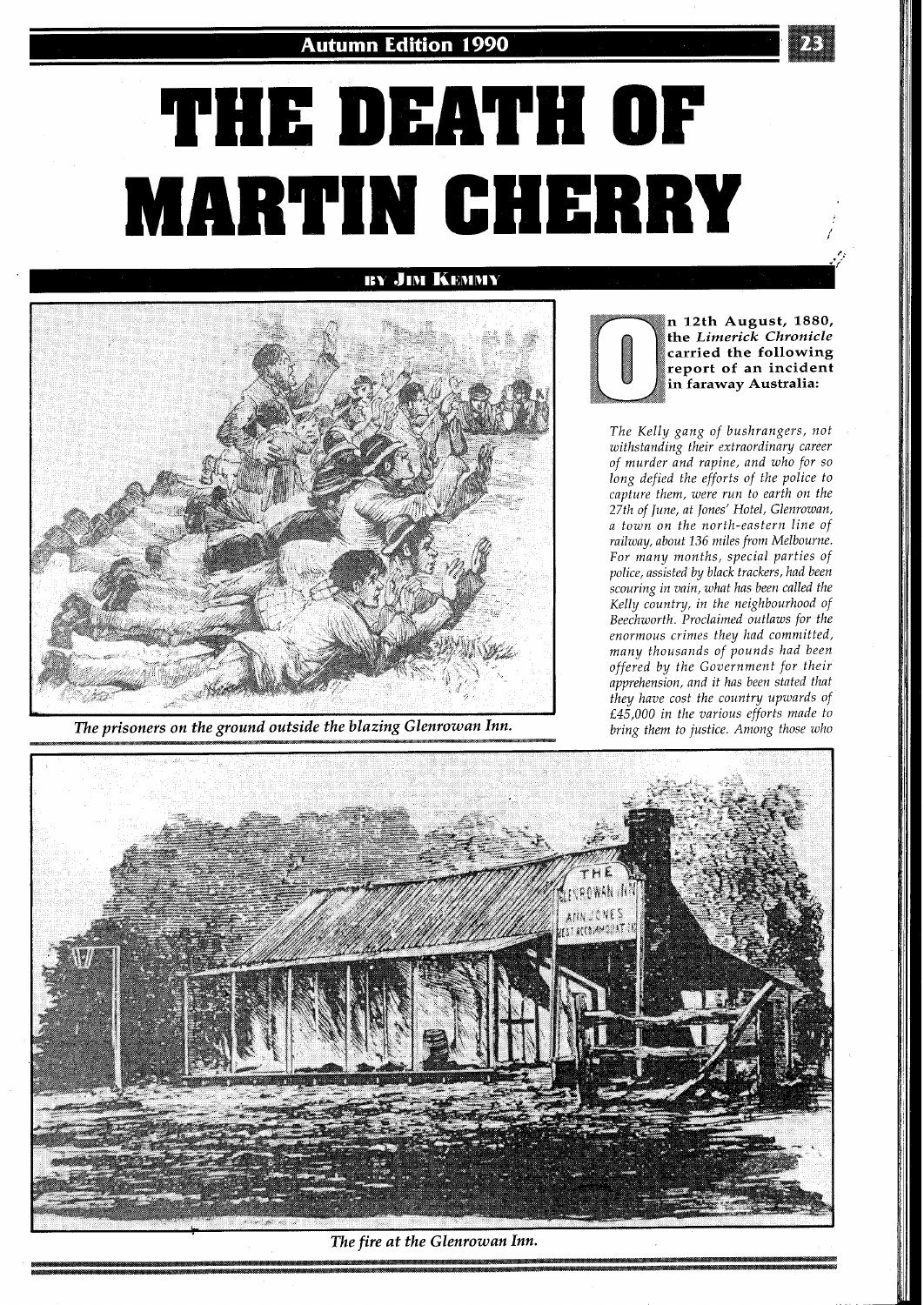*lost their lives in the fray, was a man named Martin Cherry, who it appears hails from Limerick city, and has been a considerable number of years in this colony.* 

The same edition of the *Limerick Chronicle*  also contained a further and longer account of how Cherry was killed, 'during the destruction of the infamous band of outlaws who, under the leadership of Edward Kelly, for nearly two years had been the scourge of Victoria'. This account included a report from the *Melbourne Argus* of 20 June, 1880:

*In the outhouse or kitchen, immediately behind the main building, Martin Chery, who was one of the prisoners made by the gang, and who was so severely wounded that he could not leave the house when the other prisoners left, was found still living, but in 'articulo mortis' from wounds in the groin. He was promptly removed a short distance from the burning hotel, and laid on the ground, when Father Gibney administered to him the Last Sacrament. Cherry was insensible, and barely alive. He had evidently suffered much during the day, and death released him from his sufferings within half and hour from the time when he was removed from the hotel. It was fortunate that he was not buried alive. Cherry, who was unmarried, was an old resident of the district, and was employed as a platelayer, and resided about a mile from Glenrowan. He was born in Limerick, Ireland, and was 60 years old. He is said by all who knew him to have been a quiet, harmless man, and much regret was expressed at his death. He seems to have been shot by the attacking force, of course unintentionally.* 

All the press reports of the incident record that Martin Cherry was aged 60 years at the time of his death. This statement is also repeated in many of the books written on the event. Cherry is not a common surname in Limerick, but a search of all available parish records in Limerick City and part of County Clare, for the period, has failed to show the birth of a Martin Cherry in or around 1820. However, the baptismal register of St. Munchin's Catholic Church records that a Martin Cherry was born to John Cherry and Anne Cronin, and was baptised on 10 November, 1826. If this was the same man who was killed at Glenrowan on 28 June, 1880, it would mean that Cherry was only **53** years old when he died.

The date of Martin Cherry's departure for Australia is not known, and little information is available on his life. It has only been recorded that he worked as a goldminer, before he became a railway worker, and that he lived near Glenrowah. He was one of three innocent people killed in the final shoot-out between the Kelly gang and the police, some of whom were Irish. Indeed, it



*Captain Frederick Standish, Chief Commissioner of the Victoria Police from 1858-1880.* 

could be said that, like hundreds of had a population of about a hundred, thousands of other immigrants in and had seen better days. The town Australia, he would never have been consisted of two inns, a store, a heard of again except for the sensational siege and the terrible circumstances of his death.

The Kelly story, including the chain of events that led to the death of Martin Cherry, is universally well known. The gang of bushrangers was made up of Ned Kelly, his brother, Dan, Joe Byrne and Steve Hart. Ned Kelly had carefully selected Glenrowan, in the heart of the 'Kelly Country', for a showdown with the police. He had planned to derail the train carrying these policemen to the town and to gun down any survivors.

Glenrowan, once a goldrush town,

and had seen better days. The town blacksmith's shop, a post office, a school, a police station and about twelve houses. Glenrowan Inn was little more than a shanty, and was typical of hundreds of such buildings that had been hastily erected during the early goldrush days.

At daylight on Sunday morning, 27 April, every man, woman and child seen in Glenrowan was rounded-up by Ned Kelly and Steve Hart and detained in the Glenrowan Inn. During the morning, the >mber of captives grew to 62, as new arrivals in the town were made to join the prisoners. Joe Byrne and Dan Kelly also arrived from their long ride across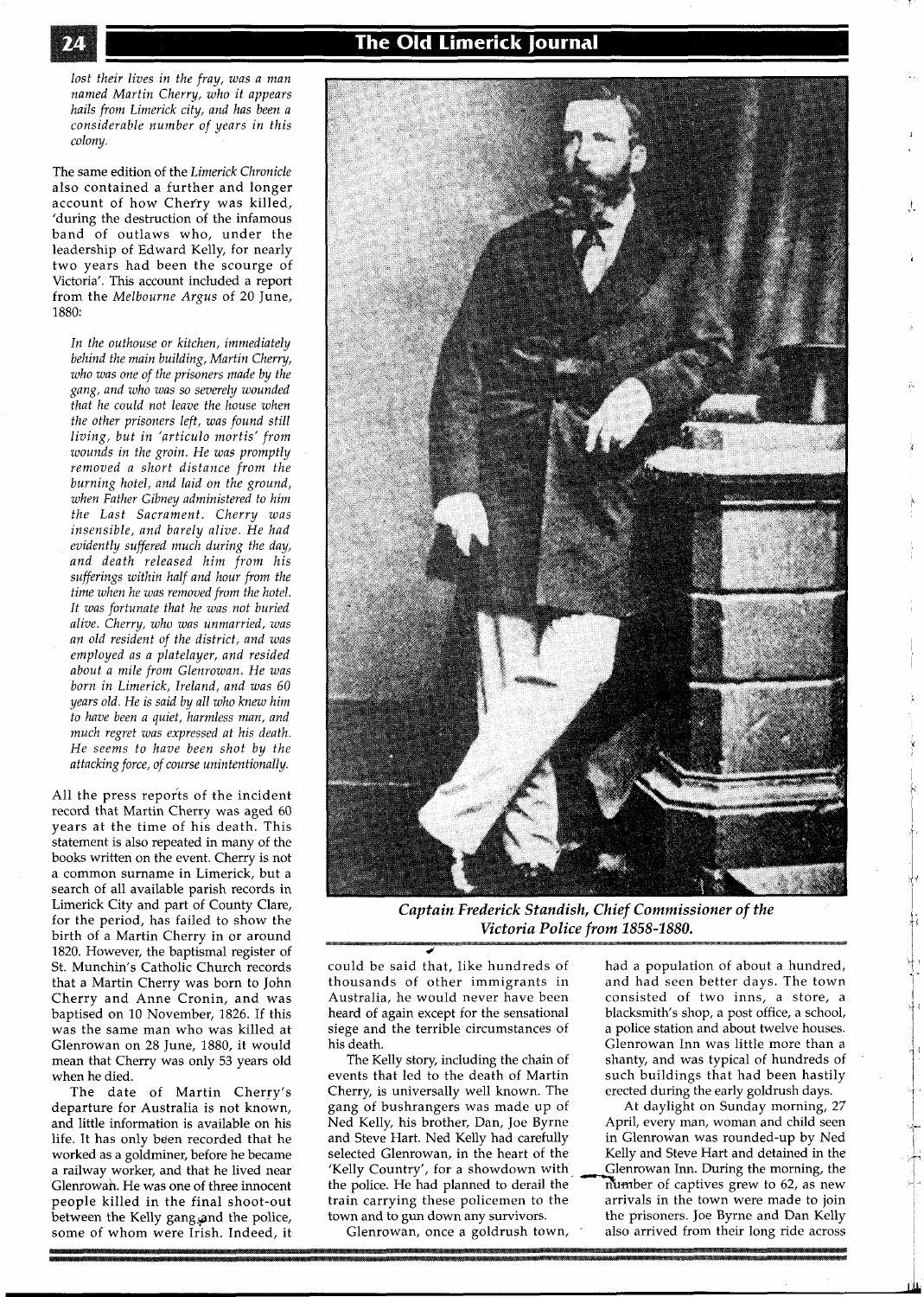the Oxley Plains, after having killed Aaron Skevitt, Byrne's childhood friend who had turned police informer, at the door of his own hut, despite the presence of a police guard.

Throughout the afternoon, the bushrangers and their captives leisurely passed the time in the hotel in drinking, dancing, discussion and in the playing of games. The bushrangers' plan to derail the special train carrying the police and troopers came unstuck when a local schoolteacher raised the alert. Although they could have escaped before the police arrived at the inn, the four men decided to don their metal suits of armour and fight it out.

The police, under the command of Superintendent Francis Hare, surrounded the hotel and began to fire at will. They were to be augmented with reinforcements as the siege continued. Among the early casualties were Hare and Ned Kelly, who were both wounded. John Jones, the young son of the owner of the hotel, was shot in the abdomen. His mother, Ann Jones, frantically appealed for help in carrying him to a bed. Martin Cherry responded, and said to the man near him: 'Come on, lad, we'll carry him in'. The boy later died in hospital. Despite their best efforts to avoid being hit by lying on the floor and hiding behind all available cover, three of the prisoners were killed by the police and some more were wounded. The police also shot the bushrangers' four horses to cut off escape.

Under cover of darkness, the wounded Ned Kelly slipped out of the hotel into the surrounding bush and was later captured. Between 5 a.m. and 6 a.m. on Monday morning, the besieged bushrangers suffered a further blow when Joe Byrne was killed. Some time later in the morning, Martin Cherry was shot in the groin. He had been sitting on the floor with two other men, protected, they thought, by bags of oats. The police were later held responsible for spreading the rumour that Cherry had been shot by Ned Kelly for failing to hold aside a window-blind.

The two remaining bushrangers, Dan Kelly and Steve Hart, kept up a steady defence fire from the back of the building. At 10 a.m., about 30 prisoners, all men, escaped with their hands in the air through the front door, the women and children having left earlier.

At about 3 p.m., a policeman set fire to the inn. When the building was fully ablaze, Dean Matthew Gibney, a Catholic clergyman from Perth, who was in Victoria collecting money for an orphanage, and who had earlier tried to enter the building only to be stopped by the police, walked up to the front door and stepped inside. Gibney, at some personal risk, began to search the burning building for survivors and found the dead bodies of Joe Byrne, Dan Kelly and Steve Hart.

Martin Cherry had been so severely injured that he had been unable to leave

*Dean Matthew Gibney.*  the hotel with the other prisoners. Dean *bear without being charged with another* 

Gibney had been joined by the police and *infamous and cold-blooded act, which he* <br>they found Cherry's insensible body in *did not commit. There is no doubt that* they found Chetry's insensible body in *did not commit. There is no doubt hat*  an outhouse behind the mair, building. *Cherry's death was caused by the reckless*  He was barely alive and had suffered a *firing of the police. All accounts agree*  great deal during the day. He was *that after Ned Kelly left the hotel he never* removed from the building and laid on *got back, and Cherry was undoubtedly* removed from the building and laid on *got back, and Cherry was une ground outside, where Dean Gibney alive when Ned Kelly left*. the ground outside, where Dean Gibney administered the last sacraments. Gibney

The Melbourne *Herald* commented on the circumstances of Martin Cherry's death:

Martin Cherry's death evoked genuine feelings of sadness in the Glenrowan *Cherry became unconscious on being* community. By all accounts, he had been *carried out of the little back house where* a quiet, law-abiding man. According to *he lay. He made no statement. His mate* J.J. Kenneally in his book, *The Inner told me Chery was shot by the police. History of the Kelly Gang,* Cherry's body was handed over to his sister by<br>Superintendent John Sadleir.

v<sub>-c</sub>-On Wednesday, 30 April, 1880, Cherry's corpse was brought by train, *In all conscience Ned Kelly's crimes are* with the wounded Ned Kelly and dead *more than sufficient for one wretch to* Joe Byrne, to the town of Benalla. He was